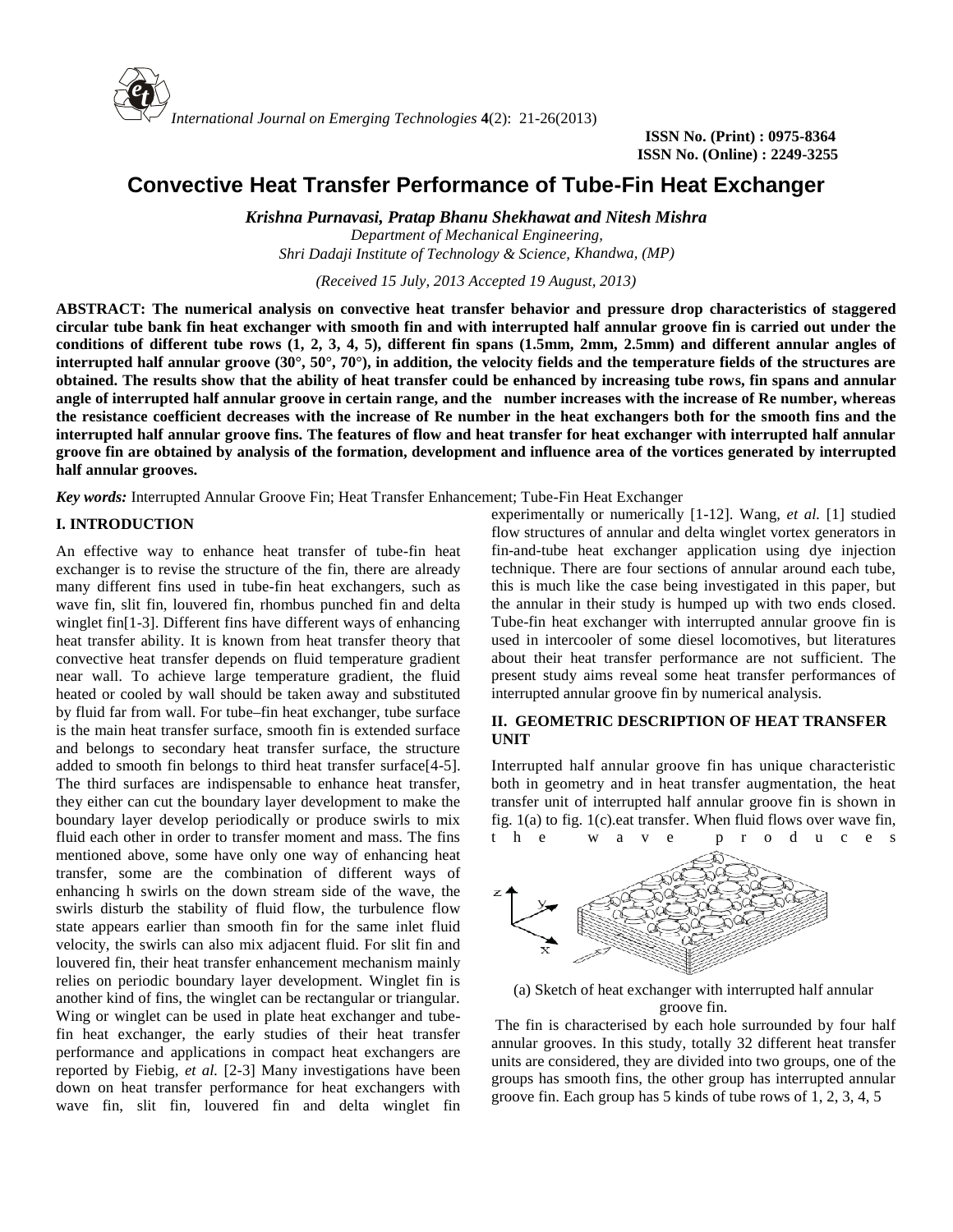

(b) Top view of interrupted half annular groove fin.



**Fig. 1.** Geometric model of heat exchanger with interrupted half annular groove fin.

and 3 kinds of fin spacings of 1.5mm, 2mm and 2.5mm. For interrupted annular groove fin, the attack angle of 50c is used in models with all kinds of tube rows and fin spacings, while the attack angles of 30c and 70c are only used in models with fin spacing of 1.5mm and tube rows of 5. Reynolds number in calculation ranges from 5000 to 20000. For each geometric model, the calculation is performed under 5 to 6 Reynolds number.

#### **III. REGIONS OF CALCULATION AND MESHING**

#### *A. Regions of Calculation*

For practical application, a complete heat transfer unit usually contains three to seven rows in flow direction and several columns in traverse direction. It can be inferred from fluid flow and fin structure that there exist symmetry faces through vertical central lines of round hole. The isolated calculation area of 5 rows model is shown in Fig. 2, the height of the passage equals to net fin spacing.



**Fig. 2.** Typical calculation area.

The mesh of whole calculation area is refined as finer as possible except for the extended section behind last tube. The extended section is to ensure that there is no back flow at outlet, the length of extended section is 10 times the size of tube diameter, and the length is same for different rows of tube. The mesh of calculation area of 5 rows of tube model is shown in Fig. 3 (a) and Fig. 3 (b).



(b) Mesh of Annular groove Fig. 3 Calculation region and mesh. The proper number of mesh cells is verified with the criteria of cell number independence to Nu number and pressure drop coefficient.

# *B. Boundary Condition Inlet Condition*

From Reynolds number used in this paper, it can be inferred that the flow is in turbulence state. Although there many models of turbulence, Symmetry condition: According to the symmetry of geometry and heat transfer character, assume that there exists symmetry section on which there is no dissipation of momentum and heat flux. In numerical calculation, the constant wall temperature boundary condition of tube and fin is adopted. This implies that the fin efficiency is equal to 1. The wall temperature is set to 67 c, the temperature of air at inlet is set to 140c, the air is cooled by tube walls and fins.

# **IV. OBSERVATIONS CHECK IT)**

## *A. The Effects of Tube Rows on Heat Transfer and*

Pressure Drop The case where fluid flows across a round cylinder is a typical example to show the separation of boundary from the wall of cylinder and formation of swirl at the rear of cylinder, though the flow structure of fluid across passages of parallel fins with tubes inserted in them is different from the case of fluid across single or a bundle of tubes in in-line or staggered layout, the separation of boundary and formation of swirl are same for both cases.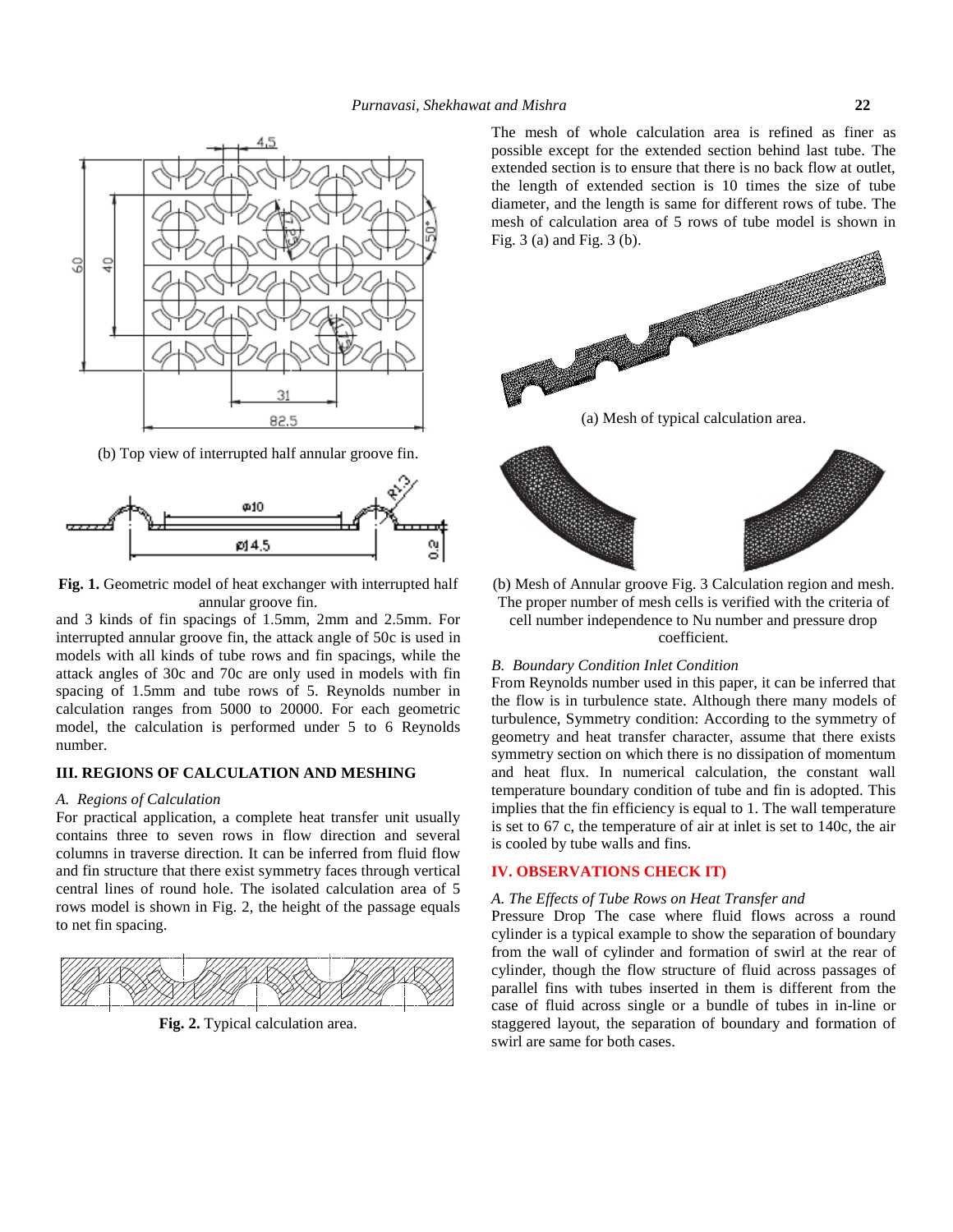The swirls behind the tube deteriorate heat transfer and increase momentum loss if fluid in the swirl region is not dissipated instantly by new coming fluid. From Fig. 4-Fig. 6, it can be seen that with the increase of tube row, heat transfer and pressure drop increase for both fin structures. Generally, tube<br>itself has the shility to increase disturbance of flow the itself has the ability to increase disturbance of flow, the successive tubes are submerged in the more disordered flow, the heat transfer is enhanced one tube row after another. For smooth fin unit, the increase amplitude of heat transfer is retarded, while it still has a tendency of increasing heat transfer for more tube rows in interrupted annular groove. Though pressure drop also increases with the increase of tube rows, the characteristics of interrupted annular groove fin unit with more tube rows allow it to be used in the case of high thermal load. For interrupted annular groove fin, the groove serves as bent guidance tubes leading fluid through rear region of round tube. Developing boundary layer is produced continuously not only on the surface of base fin, but also on the surface of bent groove. Like vortex generators, interrupted annular groove can also produce secondary flow superimposed on main flow which has great effect on augmentation of heat transfer.



**Fig. 4.** Heat Transfer and Pressure Drop Curves of Smooth Fin unit with One to Five Rows.



**Fig. 5.** Heat Transfer and Pressure Drop Curves of Interrupted Annular Groove Fin Unit with One to Five Rows.



**Fig. 6.** Comparison of Heat Transfer and Pressure Drop between Smooth Fin Unit and Interrupted Annular Groove Fin Unit of Two Rows.

For the same tube row, the heat transfer performance of interrupted annular groove fin unit is better than smooth fin unit, the average Nusselt number is increased by 10% to 30% compared with smooth fin unit for corresponding structure and at given Reynolds number.

# *B. The Effect of Fin Spacing on Heat Transfer and Pressure*

Drop Fin spacing of calculation models has three values; they are 2.5mm, 2.0mm, 2.5mm. The calculation is carried out both for smooth fin unit and interrupted annular groove fin unit with tube row of 5; some of the results are depicted in Fig. 7 to Fig. 10. For three kinds of fin spacing, the variation trends of heat transfer performance and pressure drop are similar accordingly both for smooth fin unit and interrupted annular groove fin unit. For small fin spacing, fluid flow is confined in a limited space, the disturbance and mixture of fluid caused by round tube or humped annular groove can not develop freely, the exchange of momentum and heat flux is insufficient. With the increase of fin spacing, the flow space is broadened; the strength of disturbance of flow is enforced. From velocity field of smooth fin unit, it is observed that the region size of back flow behind tube is almost the same for small and large fin spacing for same Reynolds number, but the strength of vortex in rear area of tube for large fin spacing is much stronger than that of small fin spacing, stronger swirl of fluid 2mm, 2.5mm can take more fluid away



**Fig. 7.** Heat Transfer and Pressure Drop Factor Curves for Smooth Fin Unit with Fin Spacing = 1.5mm, 2mm, 2.5mm.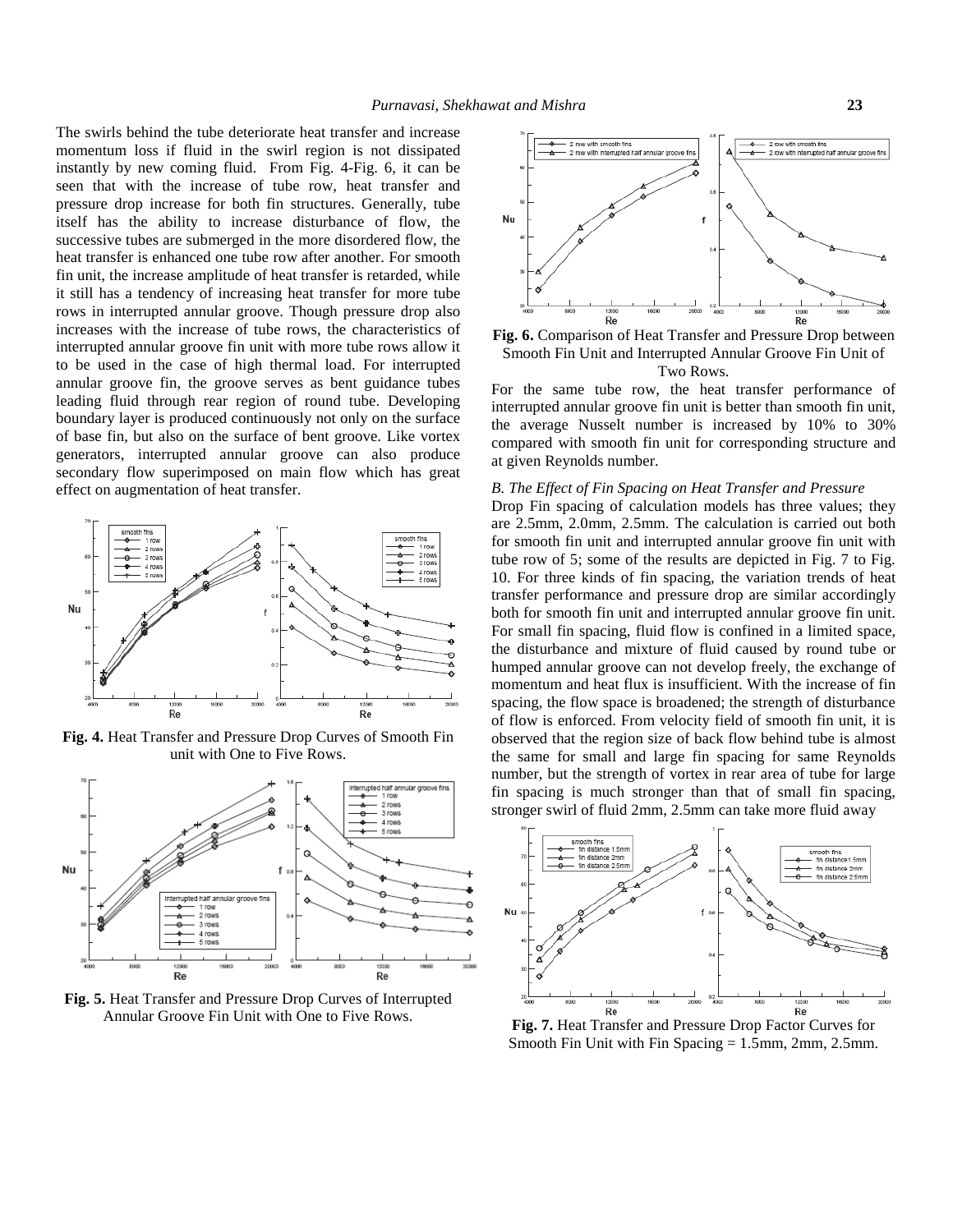

**Fig. 8.** Heat Transfer and Pressure Drop Factor Curves for Interrupted Annular Groove Fin Unit with Fin Spacing = 1.5mm.

from back zone than weaker swirl of fluid. It is also observed that the tube only produce transverse vortex with its rotating axes perpendicular to main stream, this situation also happens to interrupted annular fin unit, the difference is that the region of back flow is small and with the guidance of bent groove, vortex induced at rear region of tube consists mainly longitudinal vortex which can carry fluid both from near wall and at core region of flow to downstream.



**Fig. 9.** Comparison of Heat Transfer and Pressure Drop between Smooth Fin Unit and Interrupted Annular Groove Fin Unit (Fin  $Spacing = 1.5mm$ ).



**Fig. 10.** Comparison of Heat Transfer and Pressure Drop between Smooth Fin Unit and Interrupted Annular Groove Fin Unit (Fin Spacing  $= 2.5$ mm).

For the same fin spacing, Nu increases with the increase of Re, pressure drop factor has inverse relation with Re. For the same Reynolds number, the Nusselt number and pressure drop factor increase with the increase of fin spacing both for smooth fin unit and interrupted annular groove fin unit. For tube-fin heat exchanger, tube wall is the main heat exchange surface, fin is auxiliary surface. With the increase of fin spacing, more tube wall surface is exposed to air, combined with increasing disturbance of air at high Reynolds number, the heat transfer is increased. But the rate of heat transfer increase for larger fin spacing is less than smaller fin spacing, since for larger fin spacing the heat transfer is mainly dominated by tube bundles, tubes themselves already produce sufficient disturbance and swirl in fluid flow. Owing to the existence of interrupted annular groove, the Nu number of interrupted annular groove fin unit is greater than smooth fin unit for the same fin spacing and same Reynolds number. In addition, the effect of heat transfer of rugged fin is more apparent at smaller Reynolds number than at larger Reynolds number.

# *C. The Effect of Attack Angle of Annular Groove on Heat Transfer and Pressure Drop*

The attack angle of annular grooves is defined as the angle between two opposite surfaces in front and back of tube. The annular grooves are punched out from base fin, there are four half annular grooves around each tube with tube axis as symmetry axis. There are three kinds of attack angles used in the calculation, they are 30c, 50c, 70c. In case of attack angle of 30c, fluid flow is compelled to move along nearly exact circular track with very small back flow at the rear of tube. Though the back flow region is small for attack angle of 30c, it is worth noticing that the heat transfer and pressure drop are not favorable with one eye on Fig. 11, this may be due to the over correction of flow track for attack angle of 30c. With the increase of attack angle, the guidance function of annular groove weakened and the back flow zone is increased correspondingly. In case of attack angles of 30c and 70c, the flow deviates from entrance flow direction too much, the former is due to the over correction of flow track, the latter is due to the lack control of fluid flow, so both cases do not receive effective heat transfer increase. In case of attack angles of 50c, the flow is almost consistent with main flow stream, so it has better heat transfer performance. It is worthwhile to notice that the pressure drop factor curve for attack angle of 50c ies in between the curves of attack nangle of 30c and 70c, while Nusselt number curve for attack angle of 50c at Re>9000 is located above the curves of attack angle of 30c and 70cshown in Fig. 11. This shed the evidence that the optimal geometry parameters exist in design of interrupted annular groove fin heat exchanger. Hear the structure with attack angle of 50c gets better heat transfer performance and moderate pressure drop.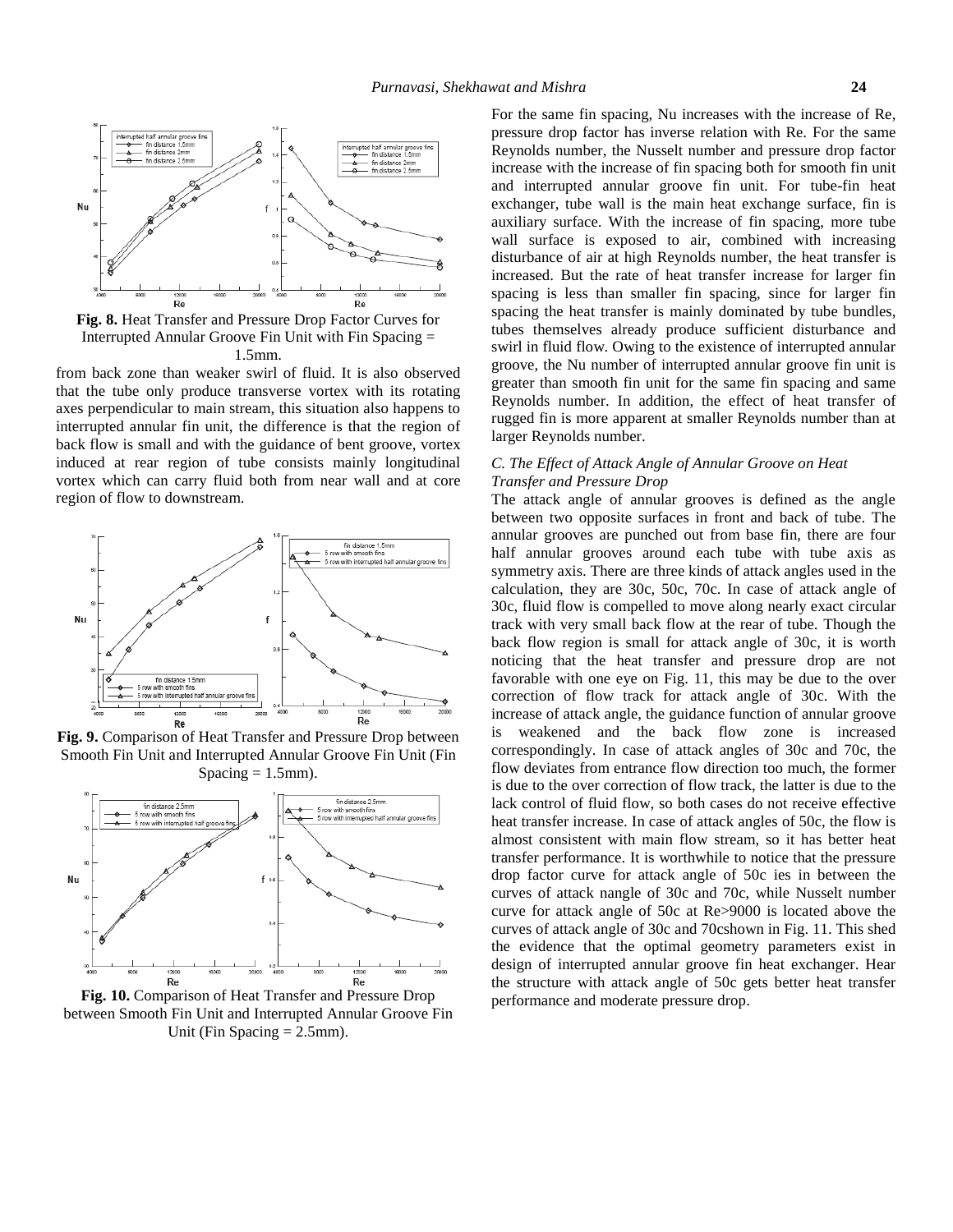It should also bepointed out that Nusselt number curve for attack angle of 70c is intersected with Nusselt number curves for attack angle of30c and 50c.



**Fig. 11.** Eat Transfer Performance and Pressure Drop Factor Curves for Interrupted Annular Groove Fin Unit with Attack Angle =  $30,50,70$ .

The Nusselt number increase rate for attack angle of 70cis behind the increase rate for attack angle of 50c. For small Re number for instance Re<9000, the annular groove of attack angle of 70vcan lead fluid flow passing around tubes smoothly, it results in better heat transfer and lower pressure drop, with the increase of Re number for instance Re>9000, the flow structure is changed unfavorable to heat transfer, the relatively large back flow region at the rear of tube is formed which deters the effective heat transfer at that area.

# **V. CONCLUSIONS**

The structure of interrupted half annular groove tube-fin heat exchanger is different from commonly used tube-fin heat exchanger, with the guidance of bent annular grooves, part of fluid in flow passage flows in a circular track around tube, which compress the back flow region behind tube. The humped annular groove with a certain attack of angle produces longitudinal vortices at entrance and exit of groove, the longitudinal vortices mix and wrap fluid around them to flow downstream. The enforced exchange of momentum and heat flux increases heat transfer. The protrusion of annular groove into flow field produces developing boundary layer on base fin and groove surface, the successive developing boundary also contribute to enhance heat transfer. For the particular features of interrupted half annular groove fin, the series of numerical calculations is carried out with respect to different rows of tube, different fin spacing and different attack angles of annular grooves at Reynolds number ranging from 5000 to 20000. As for the configuration studied in this paper, the results reveal that: 1) The interrupted half annular groove fin has the effect of guiding fluid around tube, reducing back flow area at the rear of tube; as the annular groove is punched out from base fin, the heat transfer area is increased about 5%. The punched annular groove cuts off the heat conduction route and boundary layer development on base fin, it also produce longitudinal vortices.

These measures are helpful to enhance heat transfer. 2) With the increase of tube row number, the heat transfer coefficient and pressure drop factors both increase. For a certain number of tube rows, the heat transfer is decreased at back rows in flow passage, the number of tube rows should not exceed a critical number. 3) With the increase of fin spacing, the heat transfer coefficient and pressure drop factors both increase too. This is only part of the solution of heat transfer, as with the increase of fin spacing, the total heat transfer area is decreased, for heavy thermal load, the small fin spacing is an alternative design. 4) For three kinds of attack angles studied here, the annular groove with attack angle of 50c is superior to the annular grooves with attack angles of 30cand 70cin considering to heat transfer and pressure drop. 5) Compared with smooth fin model, the heat transfer coefficient of interrupted annular groove fin model is larger than that of smooth fin model, for fin spacing of 2 mm, attack angle of 50 c, the average Nusselt number of interrupted annular groove fin model is greater than that of smooth fin model by 10%-30% for tube rows from one to five.

#### **REFERENCES**

[1]. C.C. Wang, J. Lo, Y.T. Lin, C.S. Wei, "Flow visualization of annular and delta winglet vortex generators in fin-and-tube heat exchanger application," *Int. J. Heat Mass Transfer*, Vol. **45**, pp. 3803-3815, 2002.

[2]. M. Fiebig, "Vortices, generators and heat transfer,Chemical Engineering Research & Design, Vol.**76** (A2), pp. 108-123, 1998.

[3]. A.M. Jacobi, R.K. Shah, "Heat transfer surface enhancement through the use of longitudinal vortices: A review of recent progress," *Experimental Thermal and Fluid Science*, Vol. **11**, pp. 295-309, 1995.

[4]. Y. Chen, M. Fiebig, N.K. Mitra, "Heat transfer enhancement of a finned oval tube with punched longitudinal vortex generator in-line,"*Int. J. Heat Mass Transfer,* Vol. **41**, pp. 3961-3978, 1998.

[5]. S. Tiggelbeck, N.K. Mitra, M. Fiebig, "Experimental investigations of heat transfer enhancement and flow losses in a channel with double rows of longitudinal vortex generators, "*Int. J. Heat Mass Transfer*, Vol. **36**, pp. 2327- 2337, 1993.

[6] C.M.B. Russell, T.V. Jones, G.H. Lee, "Heat Transfer enhancement using vortex generators, "7th IHTC Vol. **3**, München, pp. 283-288, 1982.

[7]. S. Tiggelbeck, N.K. Mitra and M. Fiebig, "Flow structure and heat transfer in a channel with multiple longitudinal vortex generators," *Experimental Thermal and Fluid Science*, Vol. **5**, pp. 425-436, 1992.

[8]. L.B. Wang, F. Ke, S.D. Gao, Y.G. Mei, "Local and average characteristics of heat /mass transfer over flat tube bank fin with four vortex generators per tube, " *J. of Heat Transfer ASME Transaction*, Vol. **124**, pp. 456-552, 2002.